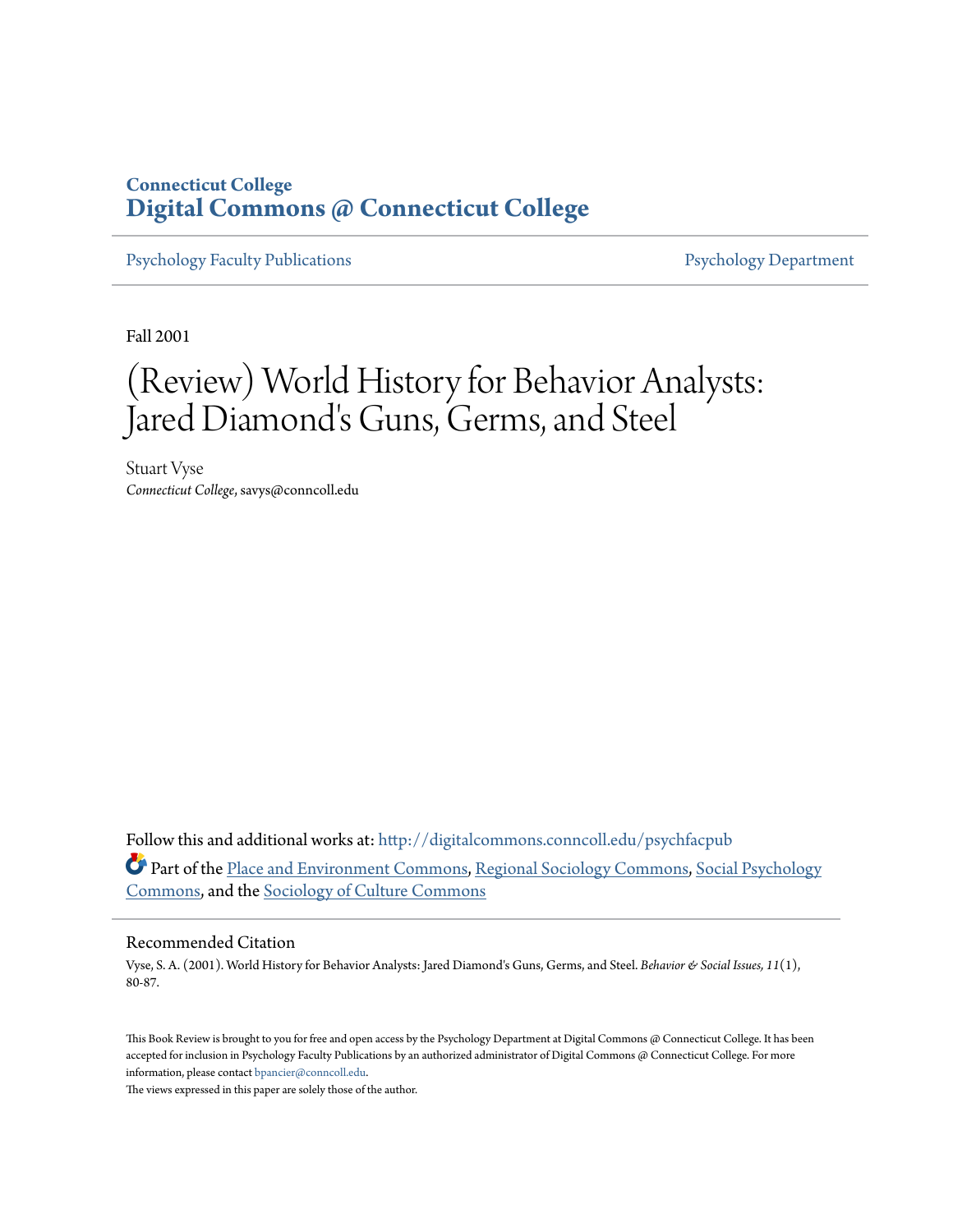## (Review) World History for Behavior Analysts: Jared Diamond's Guns, Germs, and Steel

## **Keywords**

Environmentalism, culture, behavior analysts

## **Comments**

Behavior *& Social Issues*, Fall 2001, p80-87.

© 2001 by the University of Illinois at Chicago Library

Article available through <http://www.uic.edu/htbin/cgiwrap/bin/ojs/index.php/bsi>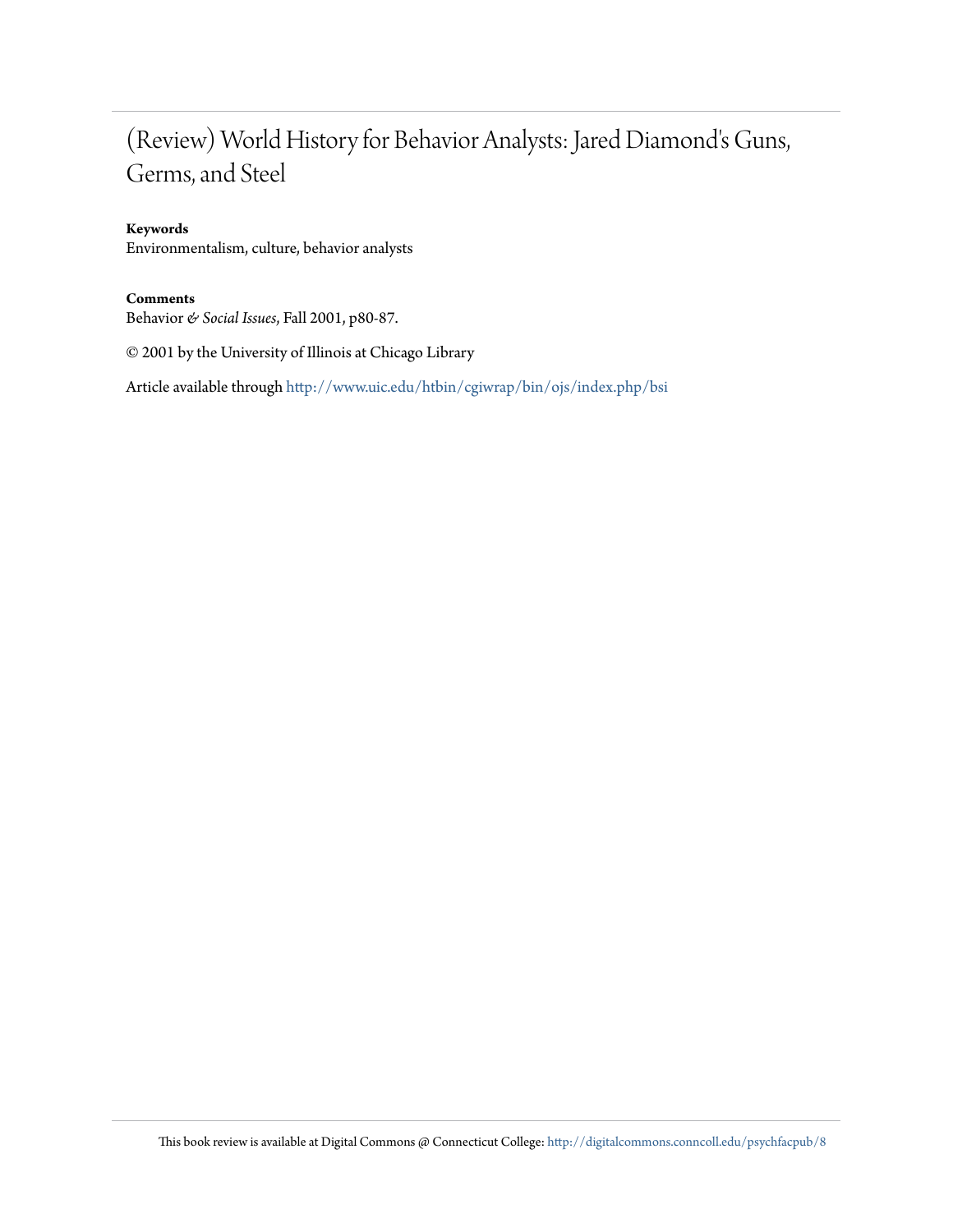*Behavior and Social Issues, 11,* 80-87 (2001). © Behaviorists for Social Responsibility

## **WORLD HISTORY FOR BEHAVIOR ANALYSTS: JARED DIAMOND'S** *GUNS, GERMS, AND STEEL*

Stuart A. Vyse<sup>1</sup> *Connecticut College*

Jared Diamond's Pulitzer Prize-winning book, *Guns, Germs, and Steel: The Fates of Human Societies*, contains two important messages for behavior analysts, one a statement of theoretical (and perhaps social-political) kinship and the other a suggestion about scientific methodology and subject matter. First, *Guns, Germs, and Steel* presents an environmentalist explanation of the dramatically different fates of the world's cultures that is compatible with the views of many behavior analysts, past and present. Second, Diamond's discussion of the book's methodology suggests useful new ways for behavior analysts to investigate important but currently neglected forms of individual behavior.

## **NATURE, NURTURE, AND HUMAN ACHIEVEMENT**

Among psychological theorists, behavior analysts tend to emphasize environmental causes. There is no inherent reason why behavior analysts should be found on the nurture end of the traditional nature-nurture continuum (nor, for that matter, on the liberal end of the liberal-conservative continuum). One might toil in the behavioral laboratory articulating the laws of learning, while granting those laws relatively little influence on the achievements of the species. Indeed, Richard Herrnstein's behavior analytic research contributed enormously to our understanding of the law of effect while his more widely read works emphasized the role of heredity in social problems and in the differing accomplishments of social groups (Herrnstein & Murray, 1994; Wilson & Herrnstein, 1985). Nonetheless, behavior analytic research highlights the power of environmental variables in the control of behavior. Genetic endowment is acknowledged as an important source of behavior in human and non-human species (Skinner, 1966), but relative to most other behavioral scientists, behavior analysts are more likely to attribute behavior to environmental contingencies than to lasting behavioral tendencies internal to the organism. Watsonian omnipotentiality is no longer widely endorsed; however, behavior analysts continue to reject theories of behavior that rely on traits and temperaments, arguing that these are circular constructs—explanatory fictions that have no reality beyond the behavior they seek

 $\overline{a}$ 

<sup>&</sup>lt;sup>1</sup> Correspondence should be sent to Stuart A. Vyse, Department of Psychology, Box 5621, Connecticut College, New London, CT 06320 or to savys@conncoll.edu. The author would like to thank Hank Schlinger, Jack Marr and an anonymous reviewer for their suggestions.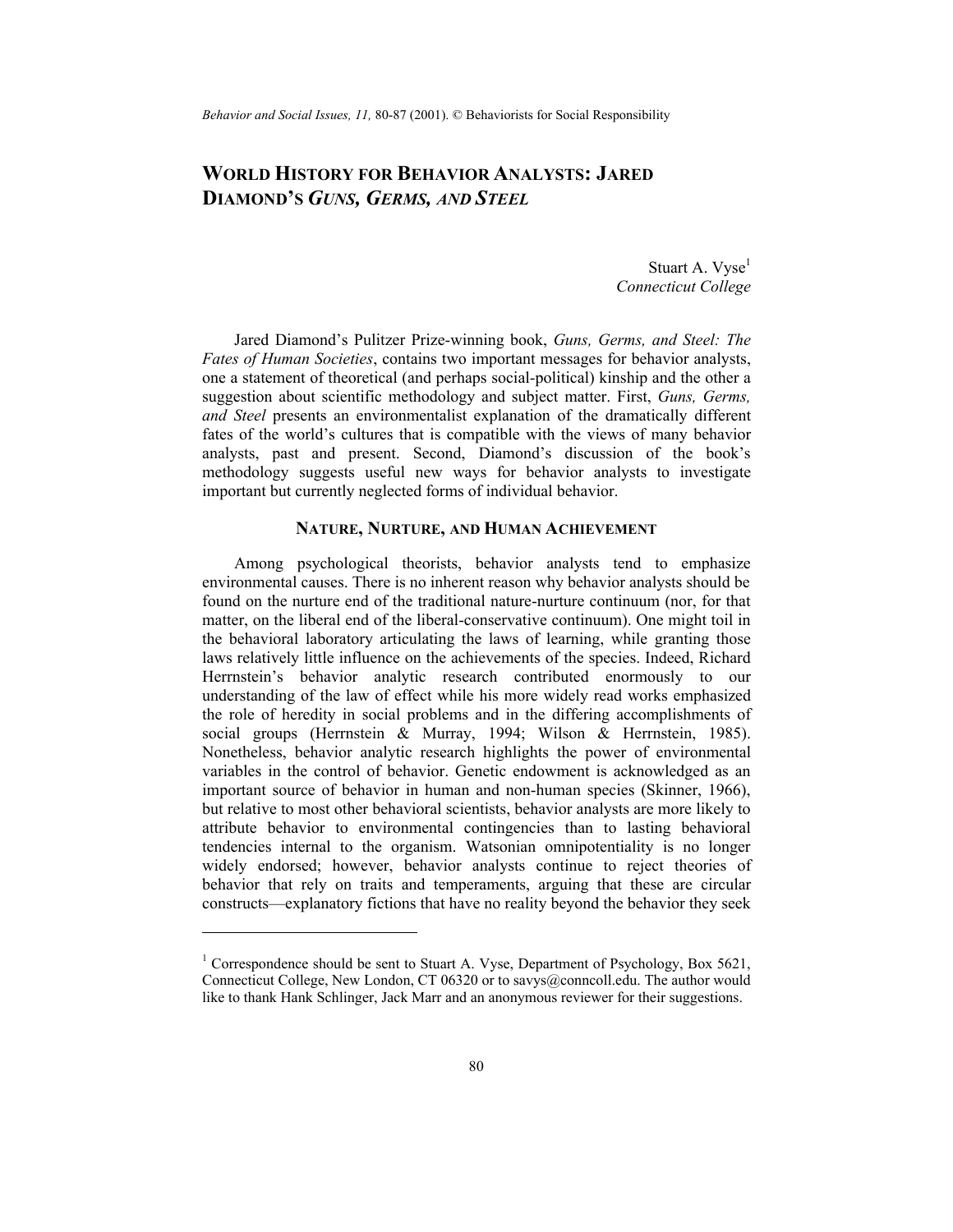to explain (Michael, 1993). Behavior analysts seek the sources of behavior in the environment; whereas to varying degrees, other behavior theorists look for the sources of behavior in the biology of the individual.<sup>2</sup>

Those who attempt to explain the successes or failures of various cultures of the world play out a similar nature-nurture conflict on a larger stage. Jared Diamond's *Guns, Germs, and Steel* is a four hundred-page answer to a question posed to him by a New Guinean friend and politician named Yali. As the two men walked on the beach, Yali asked, "Why is it that you white people developed so much cargo and brought it to New Guinea, but we black people had little cargo of our own?" (p. 14). Diamond, a biophysiologist who often traveled to New Guinea to conduct field research, had long thought the New Guinea people to be extremely intelligent, yet they live as hunter-gatherers, tribal farmers, and fishing people. The traditional answer to Yali's question, and one consistent with Herrnstein and Murray's (1994) *The Bell Curve*, would attribute differences in the success of cultures to genetics: Yali's people are less intelligent and less creative than Diamond's people, and the difference lies in the phylogeny of the two groups. By tracing what he modestly calls, "a brief history of everybody for the last 13,000 years," Diamond argues very compellingly that the great gulfs among cultures throughout the world are largely due to accidents of geography: "History followed different courses for different peoples because of differences among peoples' environments, not because of biological differences among peoples themselves" (p. 25). Just as the immediate environment affects an individual's behavior, the local habitat dramatically influences the development of a social group.

Diamond cites a number of factors that facilitate the more rapid advancement of a culture. One of the most important of these is the number of local plant and animal species available for domestication. An essential passage for all developing societies is the transition from a hunter-gatherer society to a food-producing society. Once nutrient rich plants have been domesticated and efficient methods of food production have been established, far less labor is required to obtain food for the group, and it is possible to establish a permanent location, rather than a nomadic existence dependent upon the local availability of food. When only a fraction of the population is required for food production and other essential functions, such as child rearing, those not engaged in these basic activities are able to take on other roles. Various trades are free to develop, and a wider system of mercantile exchange is possible. For a society to make the transition from food

 $\overline{a}$ 

 $2$  The behaviorist's greater emphasis on environmental determinants of behavior may simply be a response to the reinforcement contingencies. Assuming the behavior of behavior analysts (i.e., behavior analytic behavior) is reinforced by the discovery of the variables that control behavior, the manipulation of environmental variables often provides more immediate reinforcement than the development of drug therapies or genetic treatments. Watson's famous statement about the power of behaviorism (1924), may have been more an expression of exuberance produced by a rich schedule of reinforcement than a sober assessment of the power and limits of environmental control.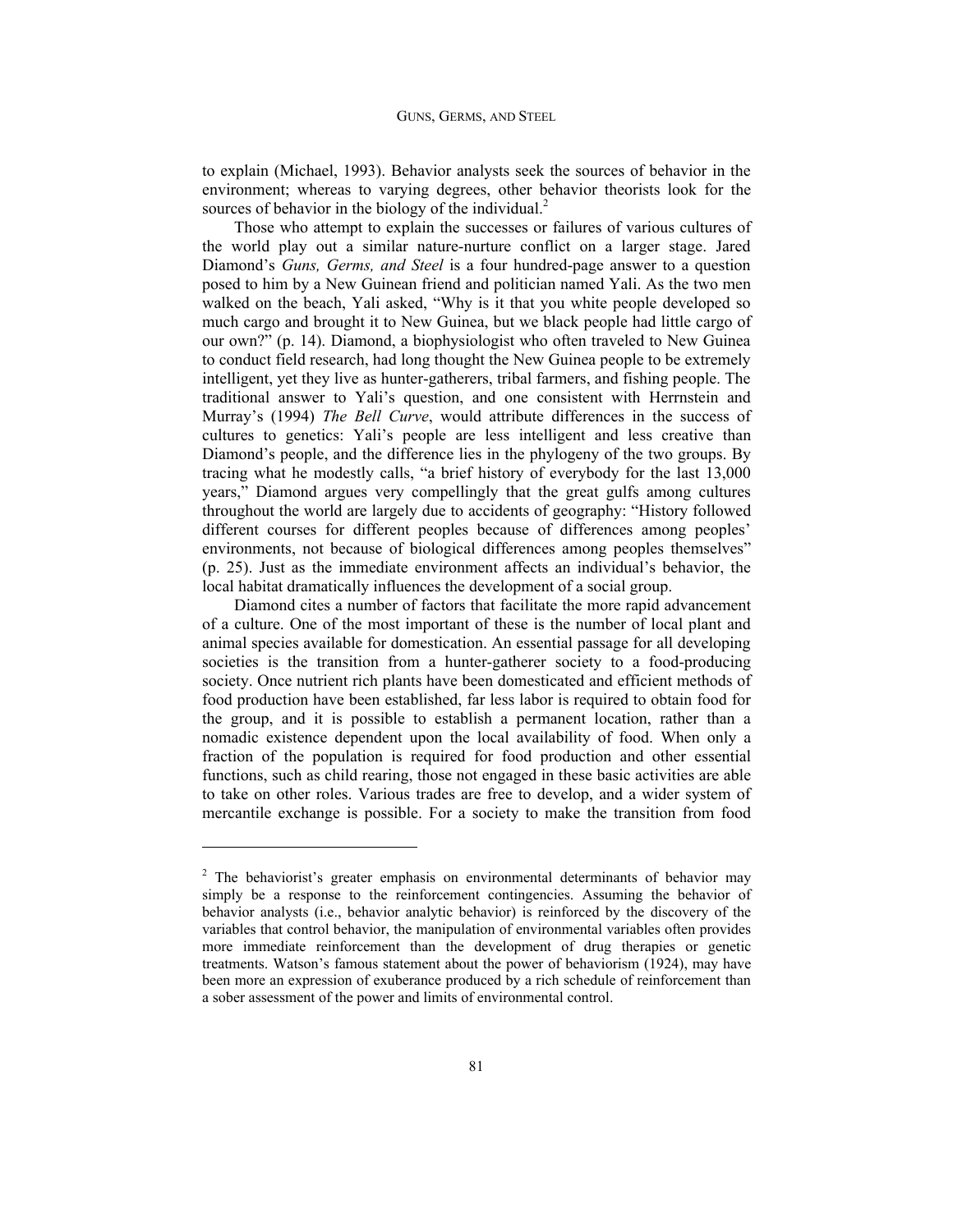**VYSE** 

gathering to food production through the planting of crops, either the group must domesticate edible local species or it must adopt crops domesticated elsewhere through contact with another group. Both of these methods are dependent on the local geography. Independent domestication of plants depends on the nature of local species eligible for domestication. For example, as early as 8500 BC, in southwest Asia, local species allowed the independent domestication of wheat, peas, and olives. By comparison, in what is now the eastern United States, only sunflower and goosefoot were independently domesticated—and then not until 2500 BC (Diamond, 1998, p. 100). Adoption of a crop domesticated elsewhere depends on having contact with other groups—something that is also greatly affected by geography—and on the local climate being comparable to the site of original domestication.

The domestication of animals has multiple effects on the development of a culture. Small animals can be eaten as a protein-rich contribution to food production, and large animals can provide domestic labor in support of agriculture, as well as transportation in support of trade. The domestication of animals, combined with a more stationary, village-based society, led to greater exposure to disease. Living with animals meant people were subjected to many of the diseases they carry, and rather than weakening a culture, exposure to disease was a fortifying process. When two cultures come into contact, the future of each depends on surviving this encounter. When European travelers first landed in North and South America, they found a land dominated by tribal hunter-gather societies, and within a remarkably short time, these native groups were largely wiped out. Some of this destruction was leveled through armed conflict in which the native groups were outclassed by European guns, but by far the greatest damage came from germs acquired from domesticated animals. Over many generations, the Europeans had developed resistances to all these diseases, but the American natives, who lacked this history of exposure to disease, were wiped out by the thousands. Thus, the area that is now the United States was taken from its pre-Columbian inhabitants more effectively through the devastation of European germs than of European guns.

Any examination of Yali's question must address the phenomena of the Fertile Crescent. Why, of all locations, did this area in southwest Asia become the source of such early and complete development of food production and other technologies, eventually making Europe the home of the most dominant cultures on the globe? A particularly dramatic example of European dominance was the outcome of the clash between the Old and New worlds. Why did Hernán Cortés land on the Mexican coast and conquer the Aztecs? Similarly, why did Francisco Pizarro arrive at Cajamarca, Peru and, with a mere force of 168 men, defeat Atahuallpa and an army of 80,000 Incas? The immediate reasons are that the invading forces were equipped with swords, guns, horses, and ships. In addition, they brought small pox and other diseases that, in time, killed many more Native Americans than died in battle. But why did these invasions, and the massive population shift that followed them, not happen in the opposite direction? What produced the cultural differences that allowed the Spanish to travel to the New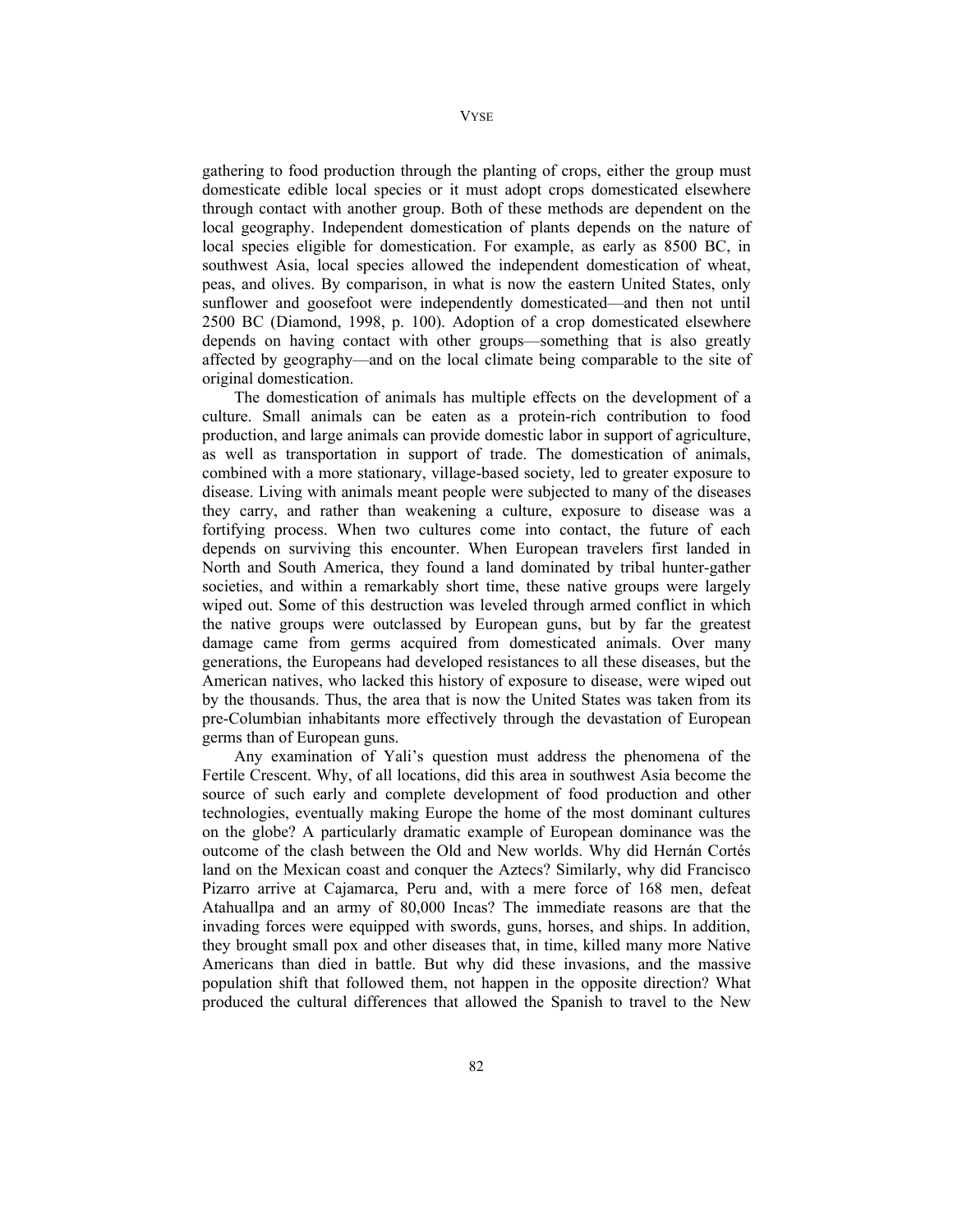World, rather than the Incas and Aztecs landing in Europe? Why was it not the native Americans fighting on horseback and the Europeans on foot? Why was it not Cortés and his men dying of smallpox instead of the Aztecs?

Much of the answer can be found in the substantially greater food production in the Fertile Crescent and elsewhere in Europe. The Fertile Crescent and the greater Mediterranean area to which it belongs, is the largest area of Mediterranean climate on the globe, and it had many plants suitable for domestication. For example, of the Earth's 56 varieties of large seeded grasses, which yield great amounts of food per acre of planting, 32 are native to the Mediterranean area. By comparison, only 11 are native to the Americas. By the beginning of the European conquest of the Americas in 1492, hunter-gather societies represented a larger proportion of the Americas than of Europe, but farming was widespread on both sides of the Atlantic. Europe enjoyed a more dramatic advantage in animal species suitable for domestication. Europe and the Fertile Crescent were the home of 13 domesticated mammal species; whereas, the Americas had only one large domesticated species: the llama. In Europe, animals provided dietary protein (from meat and milk), wool, hides, and animals were widely used for land transportation of people and goods, as power sources for agriculture, and as vehicles of war. In the Americas, the llama was of far more limited value.

 In addition, the presence or absence of obstacles to the transportation of technologies within these two areas of the world caused many of the differences in food production and cultural development. If a culture is to benefit from technologies invented elsewhere, it must have contact with other groups. In particular, the adoption of domesticated plants and animals for food production requires a similar climate and growing season. In a very simple, yet important contribution to our understanding of world history, Diamond suggests that the shapes of the world's continents have had substantial influence on the fate of cultures. Europe and Asia are essentially one huge land mass that Diamond calls Eurasia and what is unique about Eurasia, besides its massive size, is its horizontal placement across the globe. The size of the continent allowed for eventual contact among many different cultures, and most importantly, its East-West orientation meant that crops or animals domesticated in one area could more easily be transported to other areas. A crop domesticated in northern China could be grown successfully in the Middle East or Western Europe. In contrast, climate differences often prevented crops domesticated in central America—on a vertically oriented continent—from being grown just a few hundred miles north or south. Thus, cultures in the vertical continents of the Americas and Africa could domesticate local species, but they were much less likely to be able to benefit from advances in food production elsewhere on the continent.

The New World was defeated by the old because of earlier and more extensive availability of plants and animals that could be domesticated. Commerce flourished, and a variety of trades and technical advances emerged, including steel armor and weapons. Domesticated animals gave Europeans their most powerful weapons for conquest of the New World: resistances to smallpox, measles, typhus, cholera, malaria and other diseases.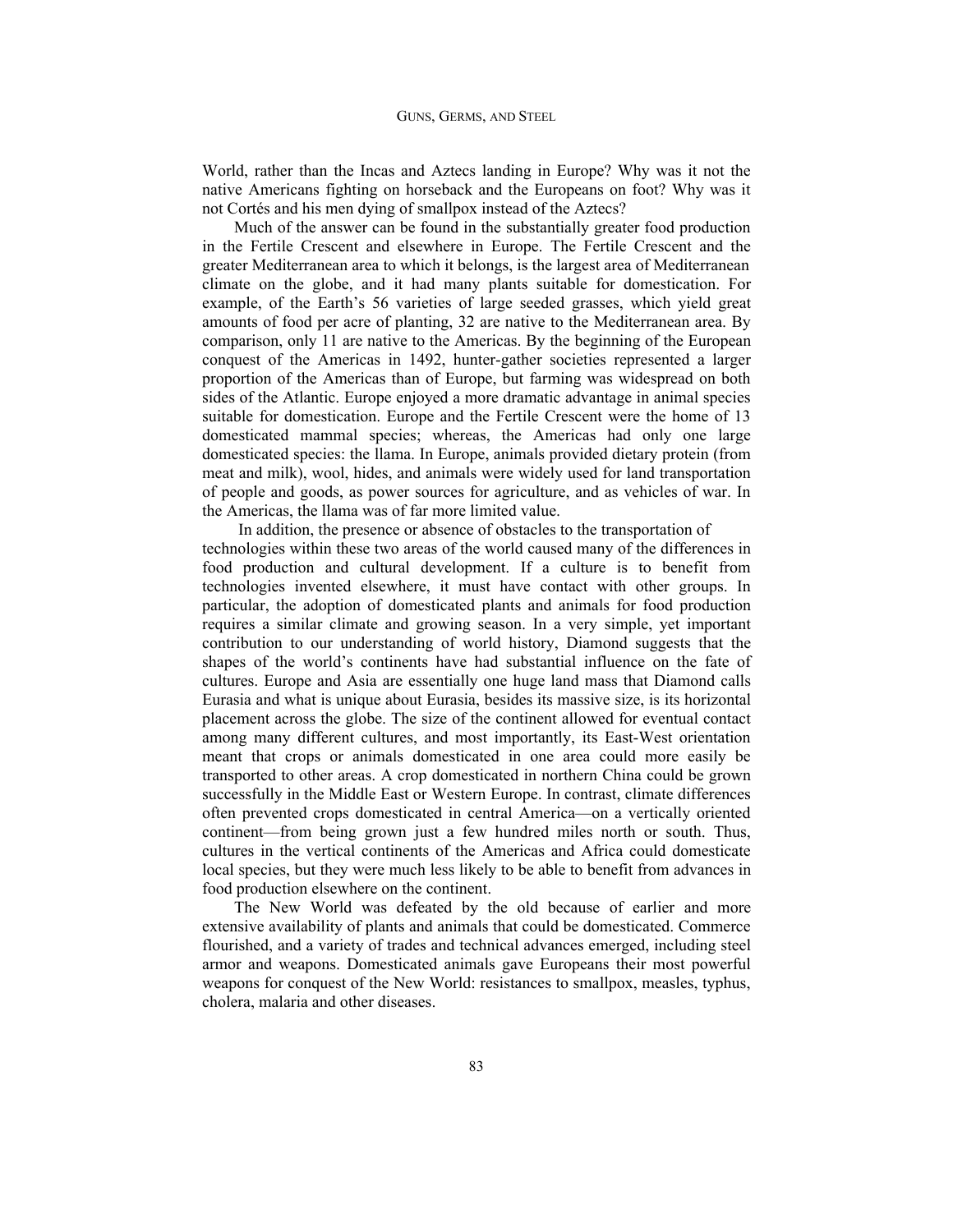VYSE

Geographical isolation of social groups is a general theme in *Guns, Germs, and Steel*. Island cultures, like those native to Australia and Yali's New Guinea, failed to develop rapidly due the lack of contact with other groups. Geographical isolation results in limited transfer of technologies and domesticated crops and animals. Some of these island environments, like New Guinea, are mountainous and incompatible with agricultural food production. As a result, hunting and gathering are the most effective methods of supplying food to the group.

In some cases, cultural trends have been the result of political, rather than geographical isolation. In the great expanse of Eurasia, it was western Europe not China that became dominant. Food production emerged as early in China as it did in the Fertile Crescent, and China gave rise to a variety of plants, animals, and technologies. It is here that iron casting, the compass, gunpowder, paper, and printing first emerged. Yet, by the time of Columbus' voyage to the New World, China had lost its cultural advantage. Diamond's explanation for this anomaly is that, early in its history, China established a kind of political unity that made it possible for a single governmental edict to end the Chinese exploration of the world by sea or cease the development of an elaborate water-driven spinning machine. China gave up all mechanical devices by the end of the  $15<sup>th</sup>$  Century, and stopped its technological development just when an industrial revolution became possible. In contrast to this political unity and isolation, Europe was populated by many diverse nations. It was far more difficult to prevent the communication and adoption of new technologies, and as a result, Europe became the most industrialized and technologically advanced area on the globe.

So, Diamond answers Yali's question by saying that the visible differences in the successes of the world's cultures are not a function of the genetic endowment of its people. Cultures grow in environments that support them. If a group was fortunate enough to find itself in a location that supported early domestication of plants and animals, it flourished. Diamond's position is a kind of environmental determinism that will be comfortably embraced by many radical behaviorists. Furthermore, the similarity between Diamond's analysis of cultural history and a behavior analytic view of individual behavior is underscored by the kinds of objections Diamond anticipates. For example, near the end of the book, he introduces the term "geographic determinism" as a description of his basic thesis, and he quickly acknowledges:

The label seems to have unpleasant connotations, such as that human creativity counts for nothing, or that we humans are passive robots helplessly programmed by climate, fauna, and flora. Of course, these fears are misplaced. Without human inventiveness, all of us would still be cutting our meat with stone tools and eating it raw, like our ancestors of a million years ago. All human societies contain inventive people. It's just that some environments provide more starting materials, and more favorable conditions for utilizing inventions, than do other environments. (p. 408)

This passage suggests that Diamond may not be a radical behaviorist with respect to his view of individual human behavior, but he does hold an environmentally deterministic view of world history. Furthermore, Diamond's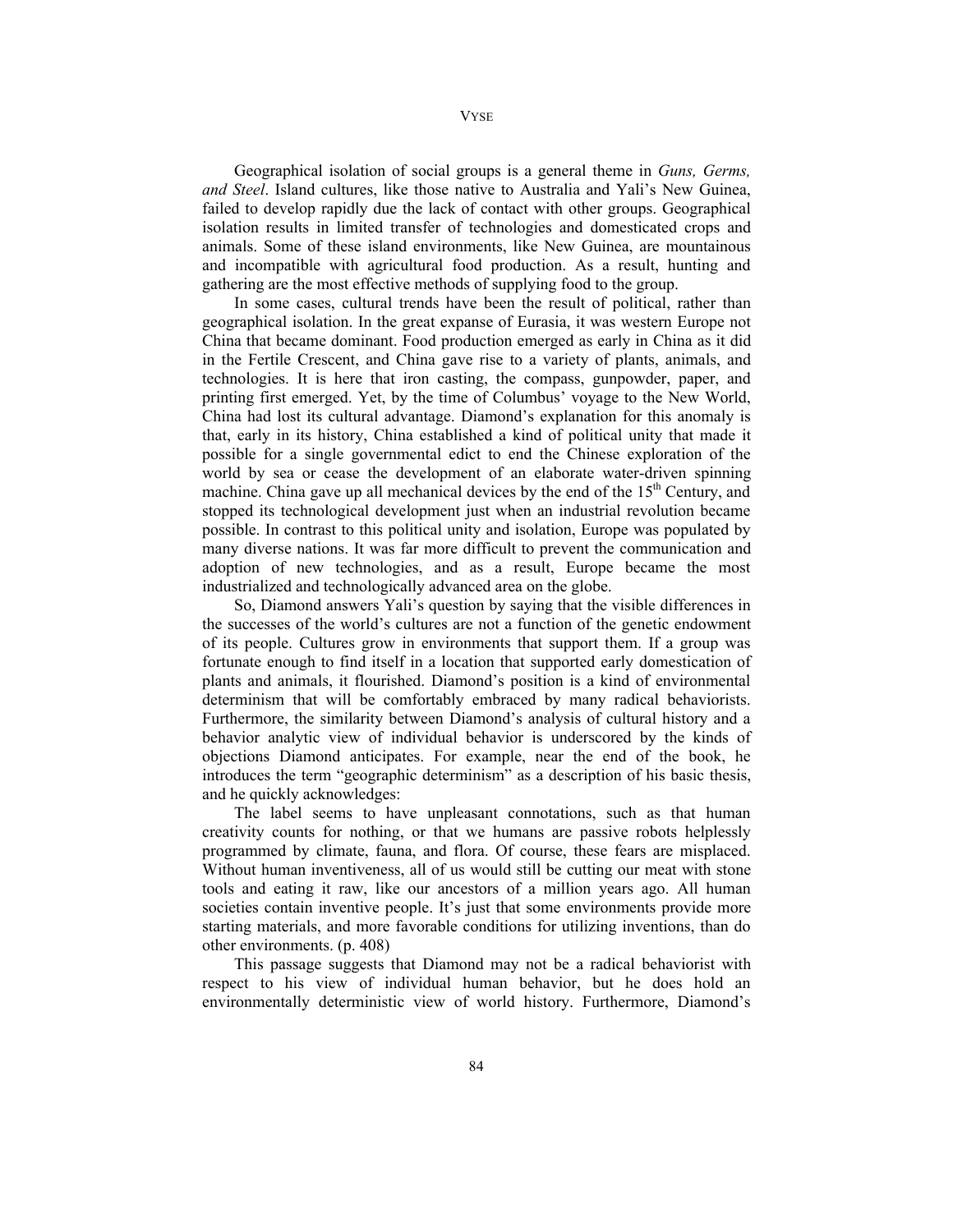#### GUNS, GERMS, AND STEEL

environmentally deterministic account, like the strongly enviromentalist stance of many of behavior analysts, makes racist interpretations of the differing fates of the peoples of the world more difficult.

### **HISTORICAL SCIENCE AND THE ANALYSIS OF INDIVIDUAL BEHAVIOR**

Finally, at the end of *Guns, Germs, and Steel*, Diamond discusses his methodology, and in this section there is a second message of value for behavior analysts. He describes his book as a work of "historical science" (p. 421). Although the study of human history is typically classified as one of the humanities, or at best a social science, Diamond argues that it does not differ in any substantial way from many other historical sciences that lie within the natural science category. Among these are astronomy, climatology, ecology, evolutionary biology, geology, and paleontology. Like these other fields, historical science cannot definitively identify causal variables because the events in question have already happened and the variables that controlled them cannot be manipulated. Yet, Diamond argues that a close examination of natural experiments, a technique often used in the "historical natural sciences," can provide strong indications of the forces at work. In Diamond's case, he has examined natural experiments such as the differences between contemporary New Guinean and American societies, and the differences between the Old and New Worlds at the end of the  $15<sup>th</sup>$  and beginning of the  $16<sup>th</sup>$  Centuries.

Although behavior analysis is a natural science firmly rooted in the experimental tradition, behavior analysts are also concerned with events outside the laboratory where the controlling variables cannot always be manipulated. Behavior analysts acknowledge that methods like those employed by Diamond are necessary for the investigation of groups and cultures (Lamal, 1999), but is there a role for the methods of historical science in the investigation of individual behavior? Many of the principles of behavior discovered in the laboratory undoubtedly control the behavior of both individuals and groups in natural settings, but experimentation is often impossible for practical or ethical reasons. For example, human aggression is an important social problem, but ethical problems make it impossible to study all but the most limited forms of aggression in the laboratory. The experimental study of aggression outside the laboratory suffers from both ethical and methodological problems. Yet this is an area of great social importance that might benefit from the attention of behavior analysts.

Behavior analytic ideas could be introduced into new areas of public dialogue if more behavior analysts followed Diamond's lead and conducted scientific histories. In the past, Skinner's interpretations of social institutions and everyday behavior served a similar function (e.g., 1953, 1971), but greater use of natural behavioral experiments could be of great benefit. Investigations of the effects of social policy initiatives in education, health, or public safety could be examined in this way, but behavioral biographies of individuals whose lives have been natural experiments might also be a useful exercise. A small scale example of this kind of analysis is Skinner's interpretation of the behavior of the gunman who killed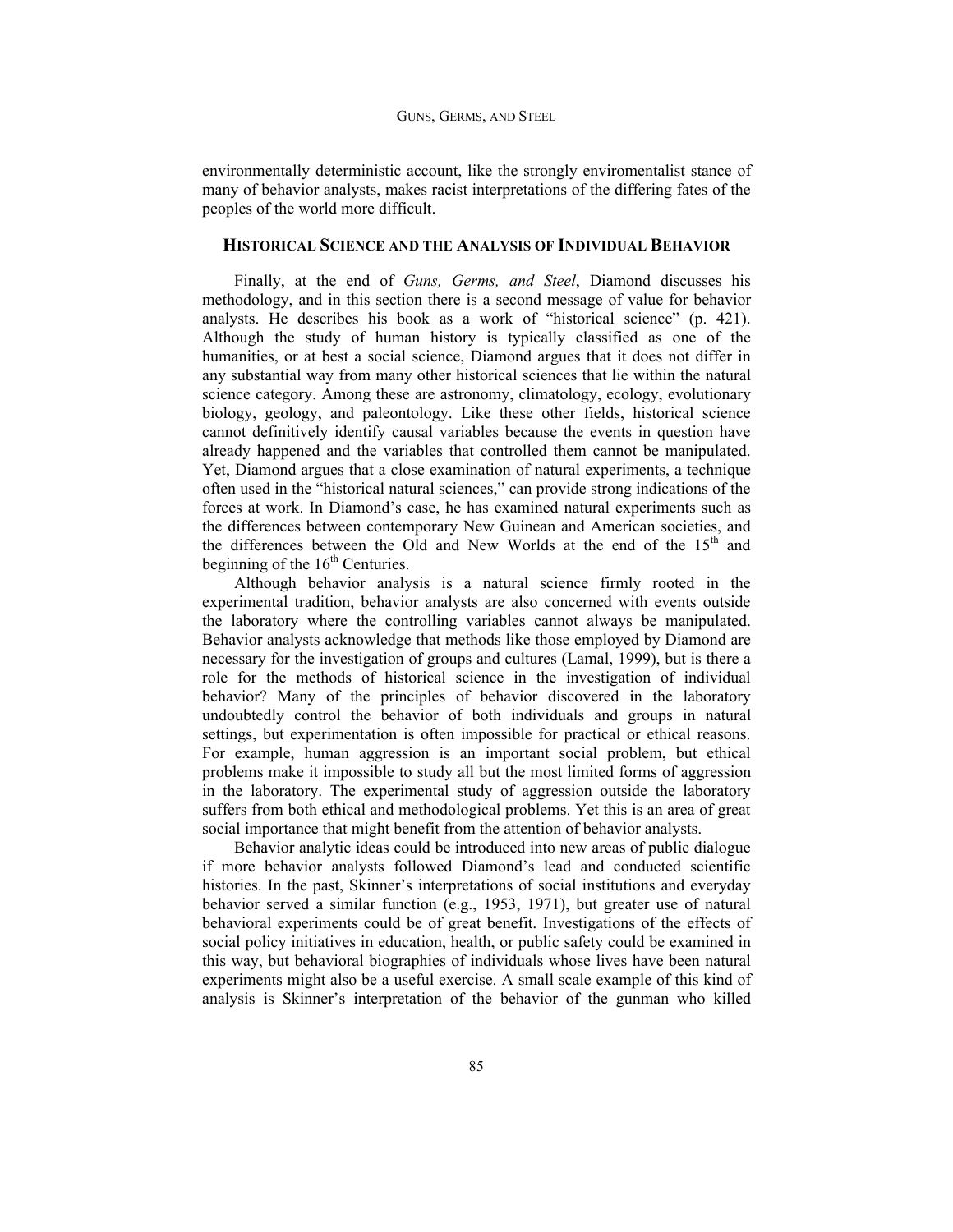several people in 1966 by shooting from a tower on the campus of the University of Texas (Skinner, 1980, p. 4).

Additional use of natural experiments and behavioral case studies would also help to strengthen behavior analysis by augmenting the search for the causes of social problems and by placing greater emphasis on prevention. Perhaps the most important reason that behaviorism has survived the cognitive and neuroscience revolutions is that even psychologists of differing points of view acknowledge that behavior analysis has produced many useful applications in education and the treatment of psychological problems (e.g., Weston, 2001). But, like the field of medicine, applied behavior analysis can be criticized for placing too much emphasis on treatment and not enough on the prevention of social problems. In several areas where the important variables are relatively clear, such as driving (Geller & Lehman, 1991) and occupational safety (Sulzer-Azaroff, 1992), behavior analysts have made important contributions to the prevention of social problems. Furthermore, much of applied behavior analysis is aimed at the treatment of problems that are likely to have primarily genetic, rather than behavioral, origins (e.g., autism). But there are many other problems, such as aggression, crime, and alcohol and drug addiction, for which important environmental variables have yet to be articulated. Careful use of behavioral case studies and natural experiments might help uncover potential causes and lead to useful prevention strategies.

Some may say that behavioral histories and other interpretive extensions of laboratory principles represent dangerous transitions from the methods of science into the realm of unsubstantiated argument (McDowell, 1996). But scientific experiments are also a form of argument, and although experiments offer empirical evidence obtained under controlled conditions, their scope is limited and their results are not infallible. Other forms of evidence-based argument, like those employed by Diamond in *Guns, Germs, and Steel,* should also have a place in behavior analysis. Certainly, these new methodologies will come with many hazards, but perhaps the benefits of extending behavior analysis into new areas of public discourse would be worth the risks.

#### **REFERENCES**

- Diamond, J. (1998). *Guns, germs, and steel: The fates of human societies.* New York: W. W. Norton.
- Geller, E. S. & Lehman, G. R. (1991). The buckle-up promise card: A versatile intervention for large-scale behavior change. *Journal of Applied Behavior Analysis, 24,* 91-94.
- Herrnstein, R. J., & Murray, C. (1994). *The bell curve: Intelligence and class structure in American life.* New York: Free Press.
- McDowell, J. J (I 996). Self-control as catholicon. *The Behavior Analyst, 19,* 129-133.
- Michael, J. L. (1993). Explanatory fictions. In J. L. Michael, *Concepts and Principles of Behavior Analysis* (pp. 53-56). Kalamazoo, MI: Society for the Advancement of Behavior Analysis.
- Skinner, B. F. (1953). *Science and human behavior.* New York: Macmillan.
- Skinner, B. F. (1966). The phylogeny and ontongeny of behavior. *Science, 153*, 1205-1213.